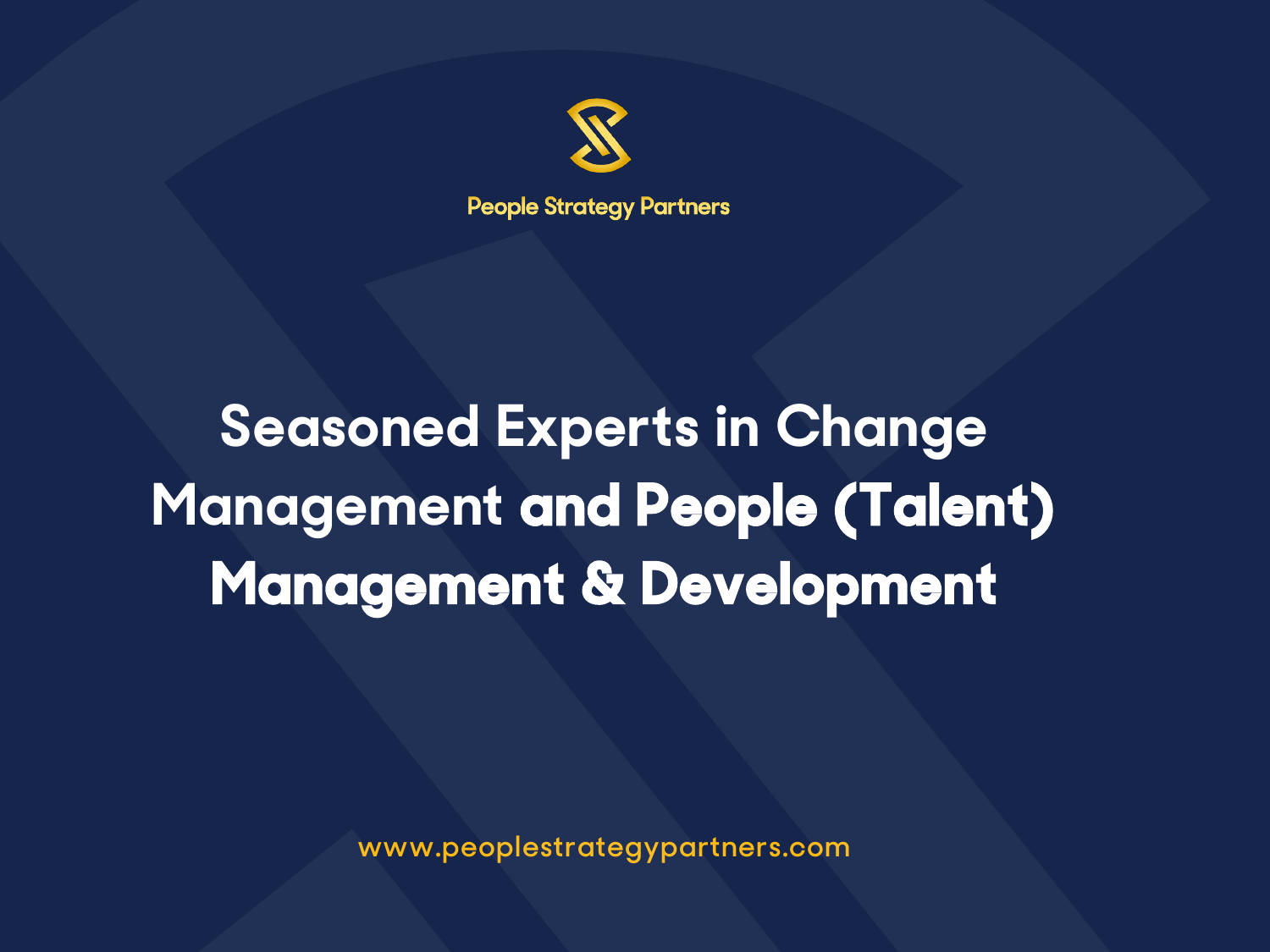#### VISION STATE MEN T

**People Strategy Partners, LLC will enhance & transform organizations around the globe to optimize your employees' overall well-being and performance while boosting the financial health of your organization.**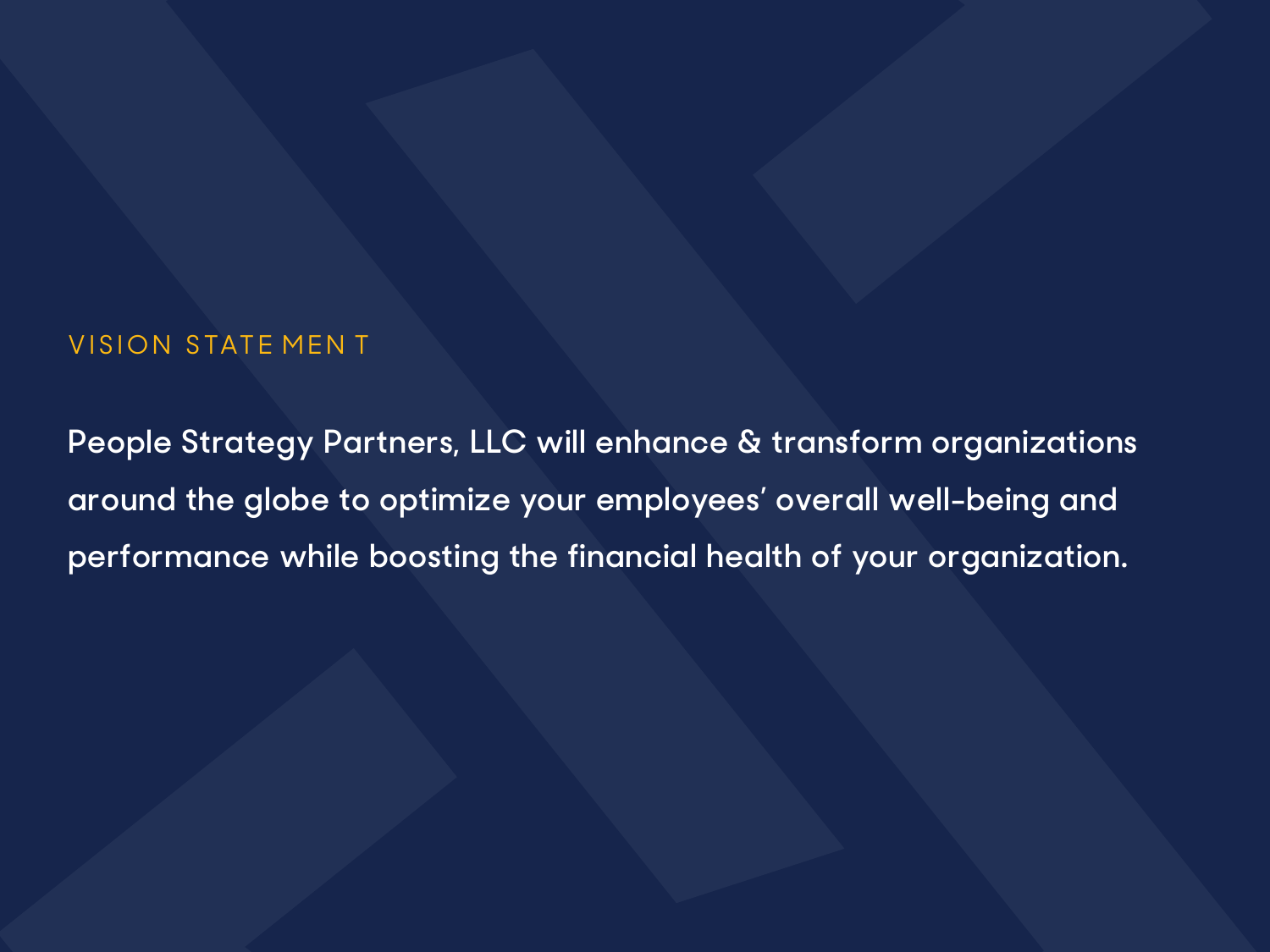#### MIS SION STAT EMENT

**People Strategy Partners, LLC is an organizational development and HR consulting firm. Our leadership founded this company with the belief that organizations should be able to hire high-quality consultants with a wide range of experience without breaking the bank.**

**Our consultants seek to inspire our clients not only to thrive but also to evolve their organization, in order to outperform the expectations of their people, leaders, and customers and outlast their fiercest competitors.**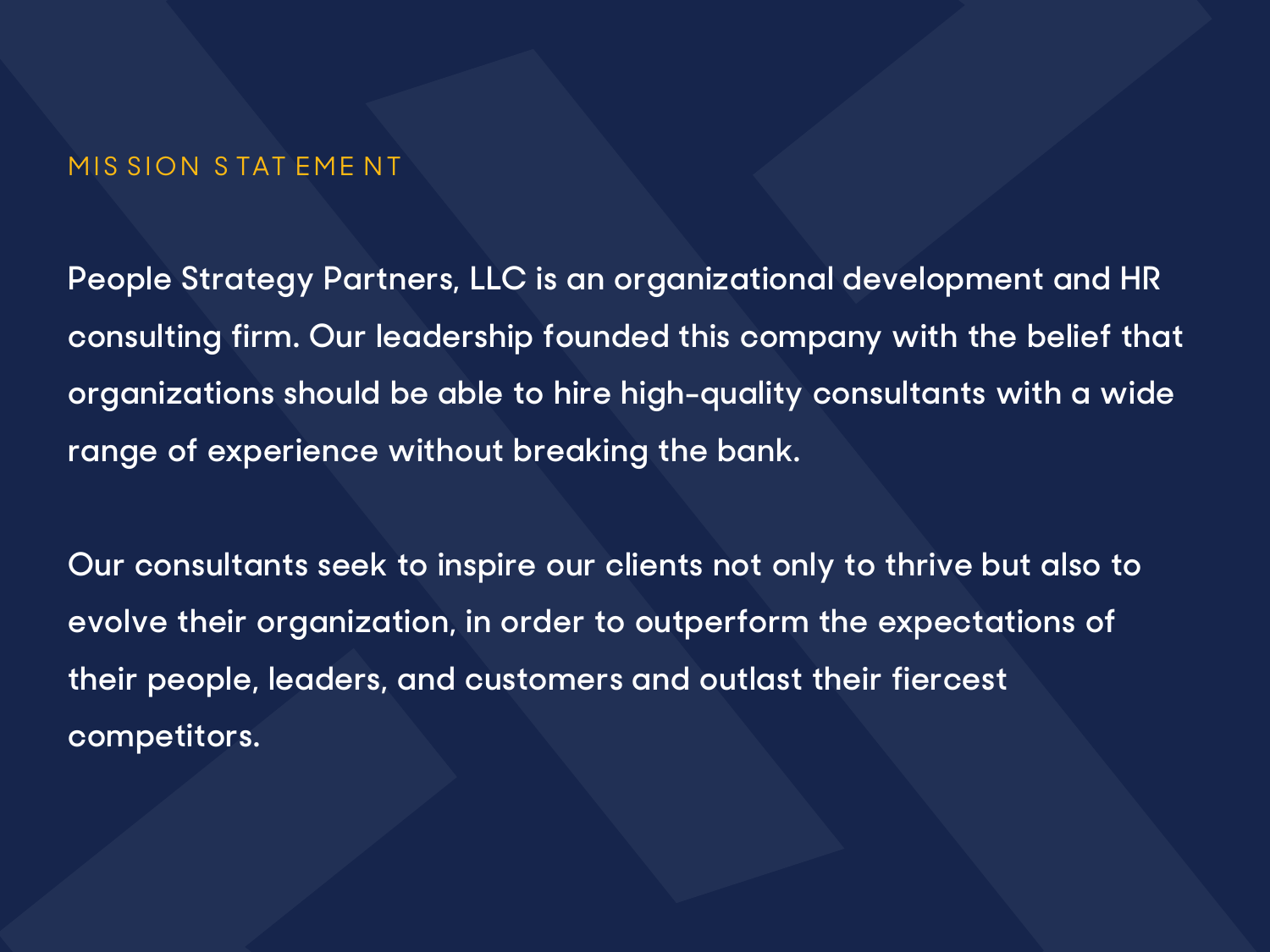**We have the international experience in multiple industries and understand the importance that culture plays within the office environment.**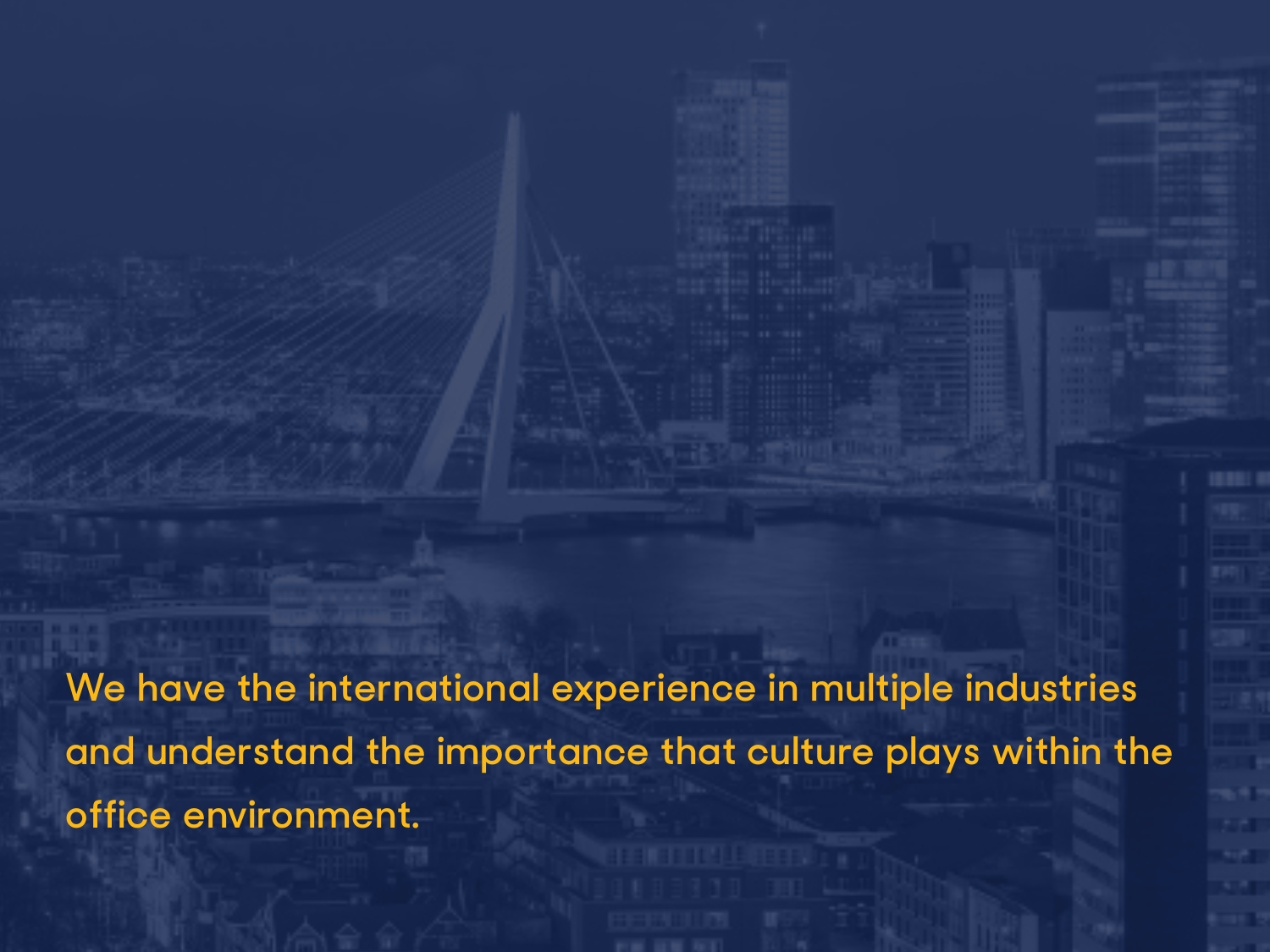## **Organizational Change is inevitable. How will you embrace it? Resistance to even positive change is common.**

## **At People Strategy Partners, LLC, we approach each project with a fresh perspective.**

We believe that communication at all levels of an organization and transparency about change is part of the key to successful outcomes. If the standard assessment tools needed for the project do not match your organization, we will create customized assessments. We will create plans that encompass short, mid, and long term goals. Any significant change within a corporation requires the support of staff at all levels. Different organizations have their own unique corporate culture that can also vary internally throughout different departments and especially different regions and countries.

We have the international experience in multiple industries and understand the importance that culture plays within the office environment. Let People Strategy Partners, LLC be a part of your team to ensure your success in change and transformation projects and that your organization's investment yields a high return.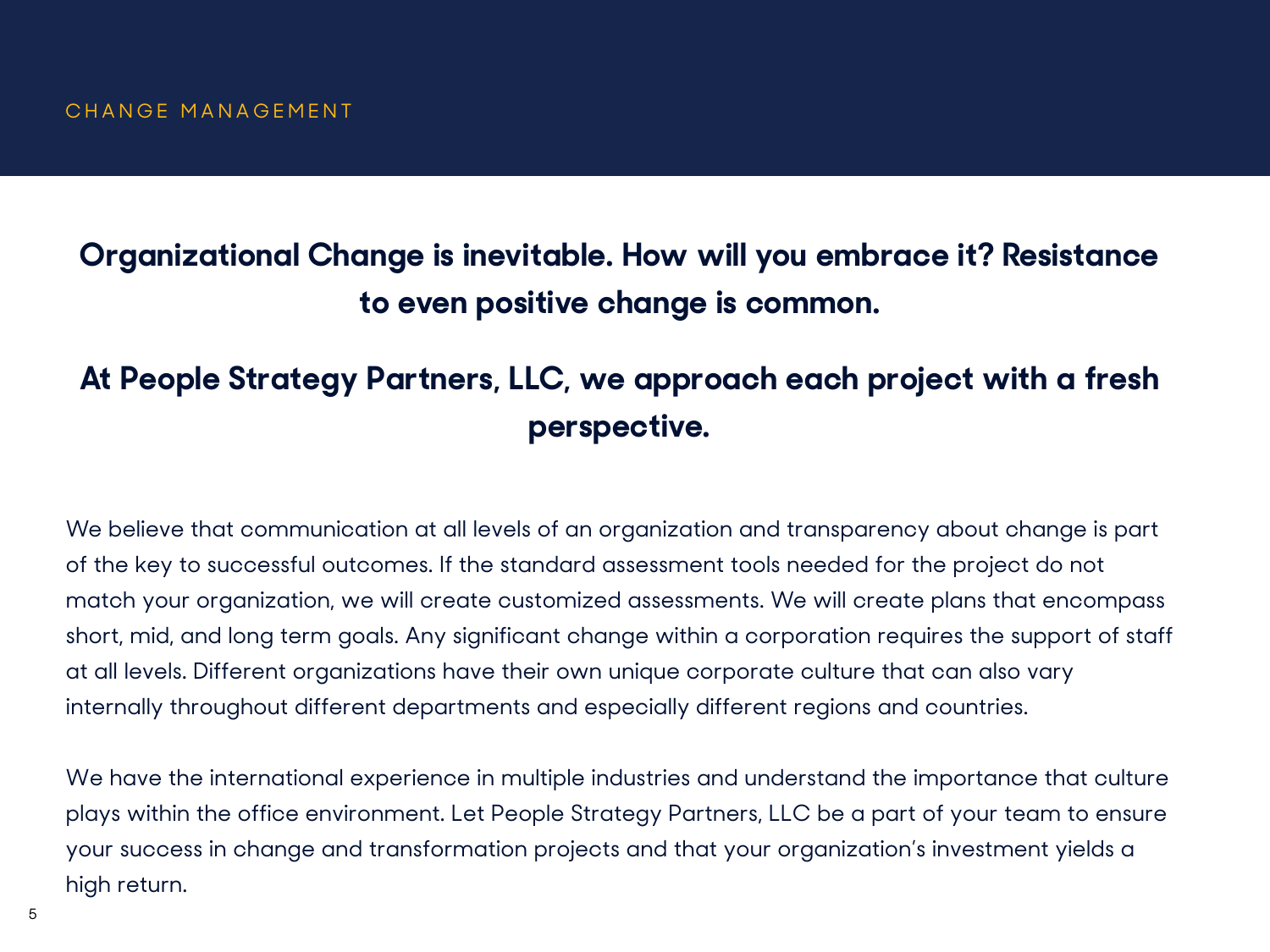## **Although each organization will have to customize their planning, here are universal tips to help make a transformation project a success!**

The 7 tips below are not exclusive of each other, so success depends on utilizing all areas in coordination with each other. It is human nature to want to feel some measure of control in our lives. If the below 7 highlighted areas are implemented, it will give everyone in an organization the opportunity to be a part of the process and avoid the possibility of one feeling a complete loss of control; thus, avoiding wide spread resistance and failure as a consequence. People who feel in control of changes will be more open to them.

- **→ Commitment → Inclusion**
- **→ Communication → Support**
- **→ Collaboration → Agility**
- **→ Transparency**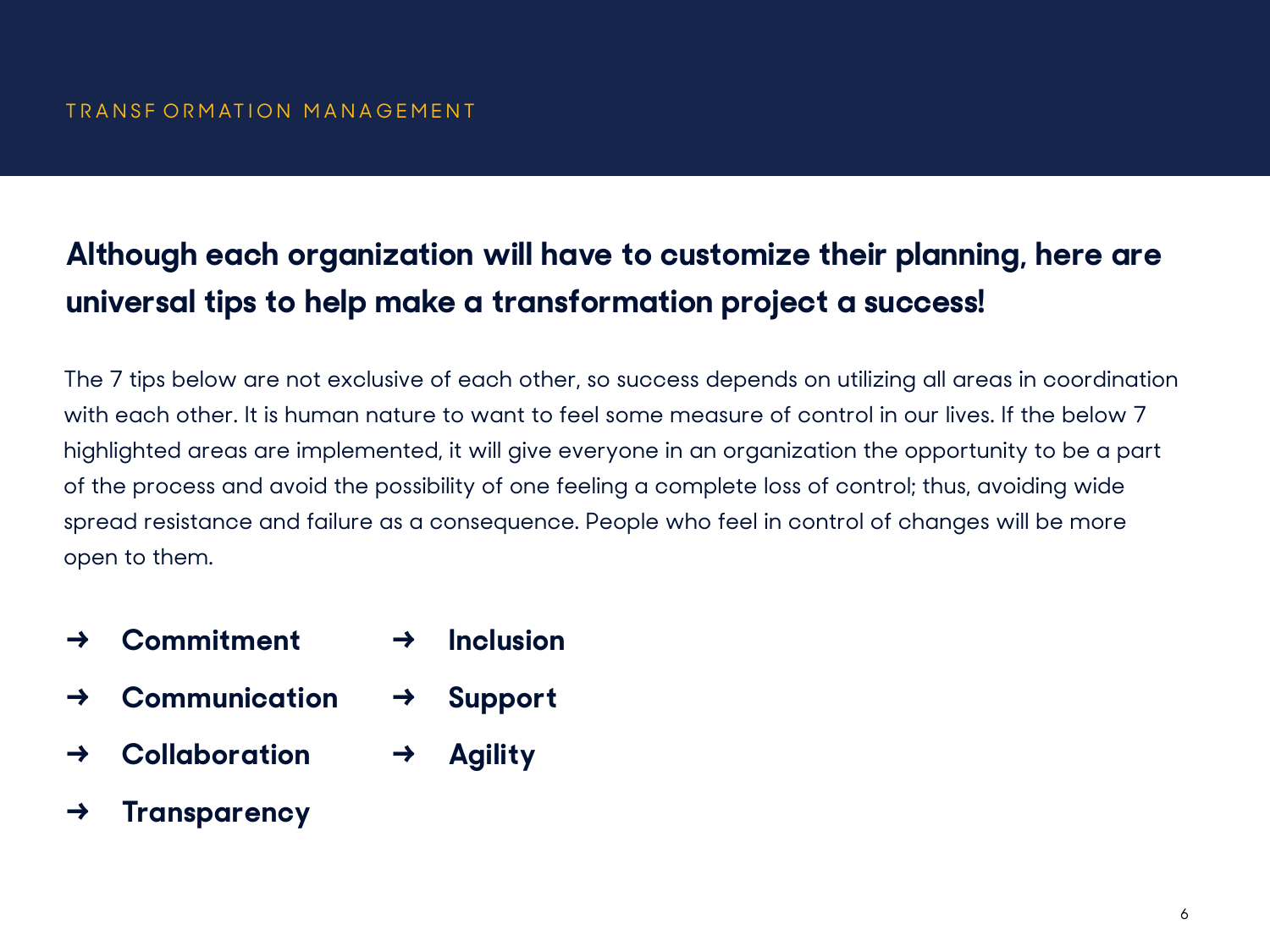#### **Commitment**

Commitment needs to come from the top to the bottom of an organization. A regular change is often hard enough, so a transformation requires a deeper level of commitment to be successful. I say the following all the time, because it is worth repeating. Even positive change will be met with resistance, so it is vital to think of change strategy in the short, mid, and long term. Otherwise, the chance of failure is 70% for change management projects and probably even higher for transformation projects.

## **Communication**

Communication needs to be simple and in multiple venues (email, posters, meetings, discussion groups, town halls, events, etc.). The messages that are communicated need to be understood at all levels of the organization. In regards to multinational organizations, the message needs to be understood in different cultures and languages. The same goes for the organizational mission, values, and/or purpose, so they are not lost in translation.

## **Collaboration**

Collaboration helps to empower people and strengthen an organization. Great ideas can come from anybody in an organization. However, they won't ever be heard if an open channel is not created for employees to express their ideas and feedback. Part of the success of feedback is to have some basic rules but to make sure it is open to everybody. Sometimes it can even be reward based. More importantly, it allows employees to be a part of the transformation and less resistant to changes. This can be done in multiple ways, but one option needs to be anonymous.

#### **Transparency**

Leadership needs to be transparent about the plans for transformation. Why? It helps to reduce resistance and the loss of employees who feel uncertain about it. It is common knowledge that mergers often result in top talent leaving an organization and transformation projects are no different. Employees might fear that they will be made redundant, cannot learn new things and/or will not be able adjust to the proposed changes. This is part of the open communication and must be done quickly in the beginning.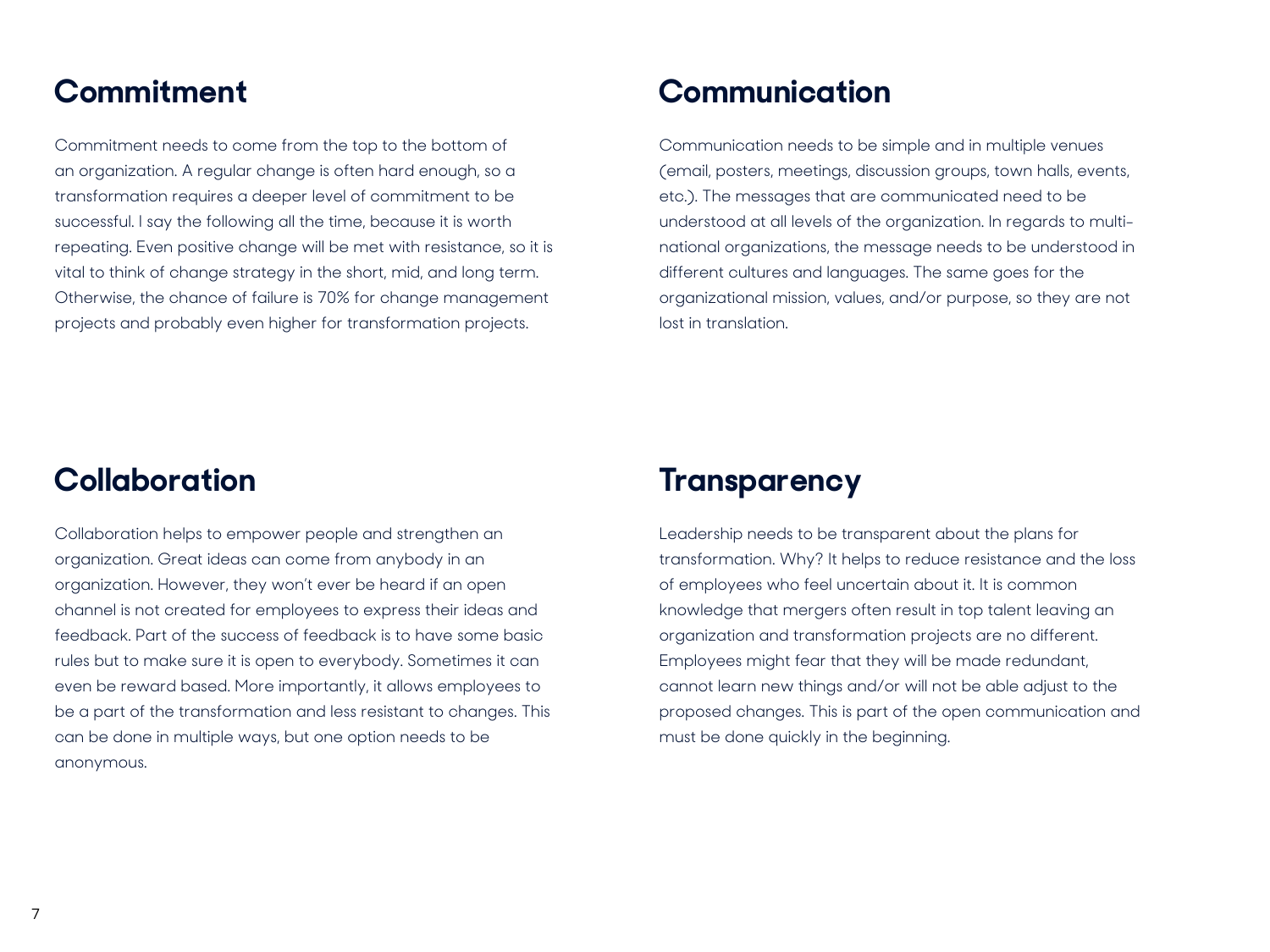#### **Inclusion**

An inclusive strategy will also help reduce resistance by making people part of the transformation. Those who feel left out will be highly resistant and might tend to depart the organization prematurely before giving the transformation a chance. For instance, it could mean that the training & development strategy of an organization opens up to all employees. It's also highly empowering when you allow employees to know where they are in their development and what they need to learn and experience to attain higher positions, transition to something different in the organization, or maybe even just focus on becoming the best at what they currently do. Some organizations have been rather creative in building an inclusive work environment.

## **Agility**

Agility is the ability to move quickly and easily. Although it is a commonly used term and methodology of project management nowadays within IT, the basic concept is being utilized in other areas. Many people, including myself, have used the word streamline in the past. For instance, my idea of streamlining is to make a process easier (and hopefully more cost effective) while not only benefiting employees who perform the process but internal/external partners and clients. The idea is nothing new. However, the idea that employees in all parts of an organization start utilizing the concept of agility on a routine basis is something new. I have been discussing the idea of getting people used to and comfortable with the idea of change for the last decade. This is a major shift for employees. Now organizations are stressing the importance of an adaptive and agile workforce.

## **Support**

A supportive environment lets the employees know they have value to the organization. No matter how much planning goes into your transformation project, some employees will always be resistant to it. That does not mean they are necessarily toxic or need to be removed from the organization. For example, somebody might feel they cannot learn a new task(s) or skill(s) required for their current position after the transformation. A good example is a fear of having to add skills that have to do with quantitative data. HR people aren't going to be asked to become statisticians but rather understand and be able to utilize the data from various HR & Talent Management systems rather than solely relying on select HR Analysts and/or IT to do all the work.

There are multiple options to handle this type of situation. Nonetheless, when you are going through a major transformation, you will encounter those that will never accept the changes and/or some that might need to be made redundant (but that should be the last option typically). Support can be done in a variety of ways. You might have coaches (internal and external) spread throughout the organization to help with the transition at all levels. An opendoor policy for staff to discuss concerns with management without negative consequences can also be extremely helpful. However, there can be a tendency to handle resistance by attempting to shut it down but that will not be beneficial for the employee or the organization. Transformation can be stressful, so finding ways to make the process fun when possible will aid in a smoother process.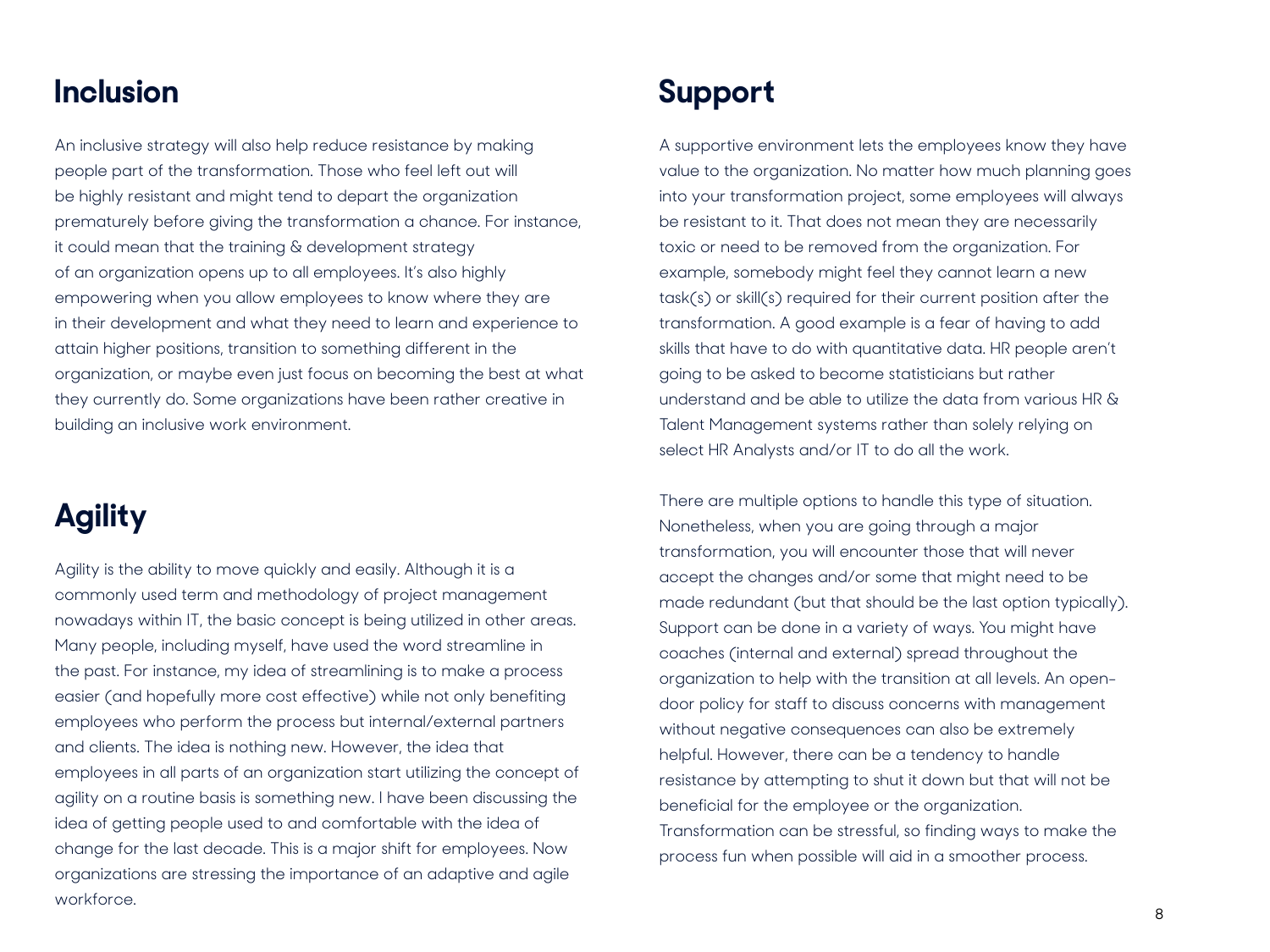People Strategy Partners, LLC offers custom services for designing a new or reorganizing an existing Organizational Development (OD) Center to match your unique needs. All of the OD staff would be under this department and report to the CHRO. HR Business Partners and staff with the Center of Excellence (CoE) can work within or work in collaboration with the OD Center.

- **→ Change and Transformation Management**
- **→ Diversity & Inclusion**
- **→ Executive Candidate Screening**
- **→ Employee Engagement Surveys & Projects**
- **→ Learning & Development**
- **→ M&A People Integration**
- **→ People (Talent) Acquisition**
- **→ People Crisis Management**
- **→ People (Staff, Management, Leaders, Team) Development**
- **→ People (Talent) Management and People (Talent) Development**
- **→ People (Talent) Metrics**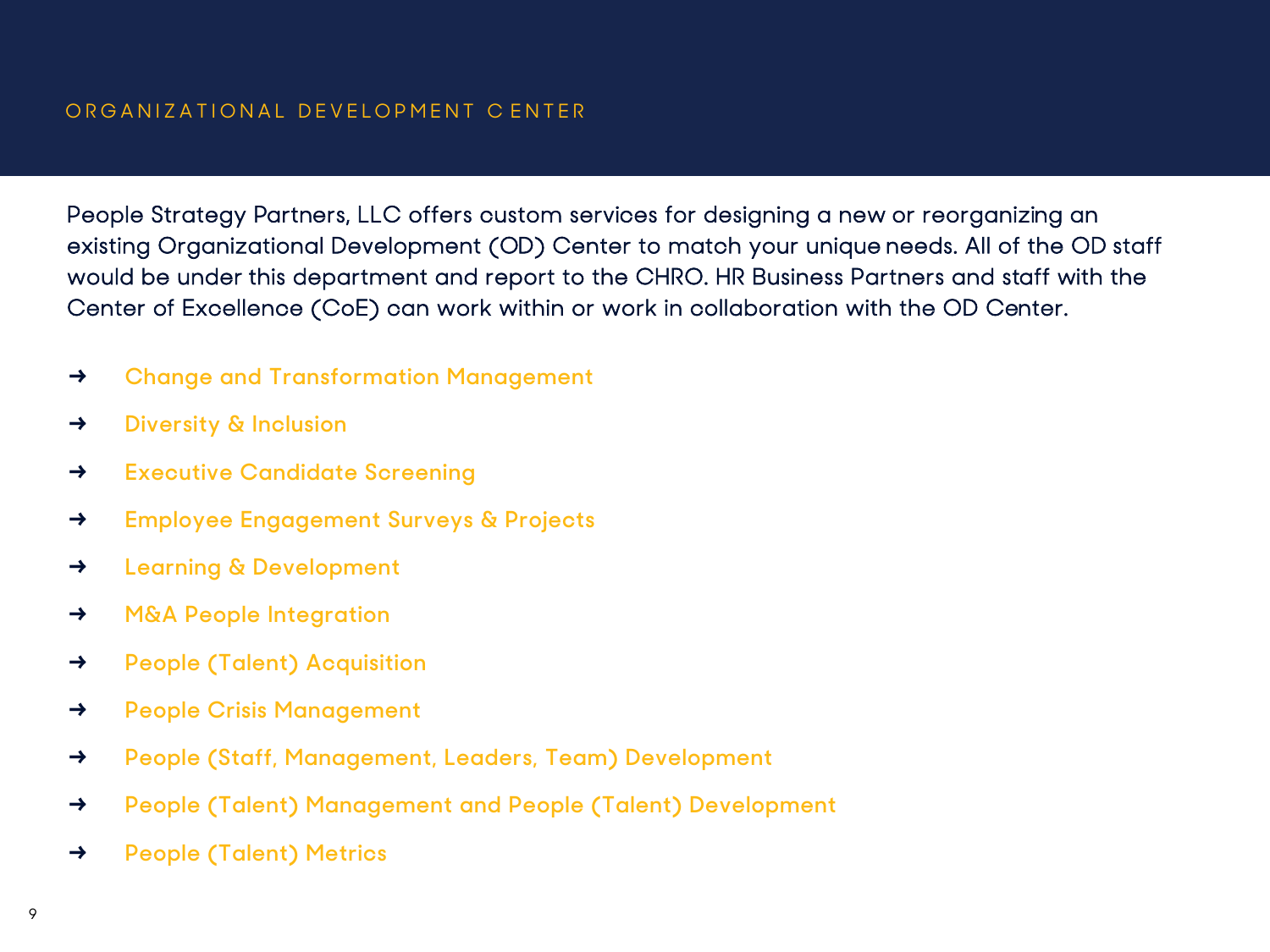## **How is your Morale? Job Satisfaction? Absenteeism? Job Retention?**

Organizations that have higher employee engagement have happier employees! Enhancing your engagement strategy would put your company in much better position to manage economic downturns, innovate, transform, and remain competitive. We can do an analysis on the effectiveness of your employee engagements.

Have you considered customizing your own survey to match your unique needs? How are you communicating your employee engagement projects with your staff?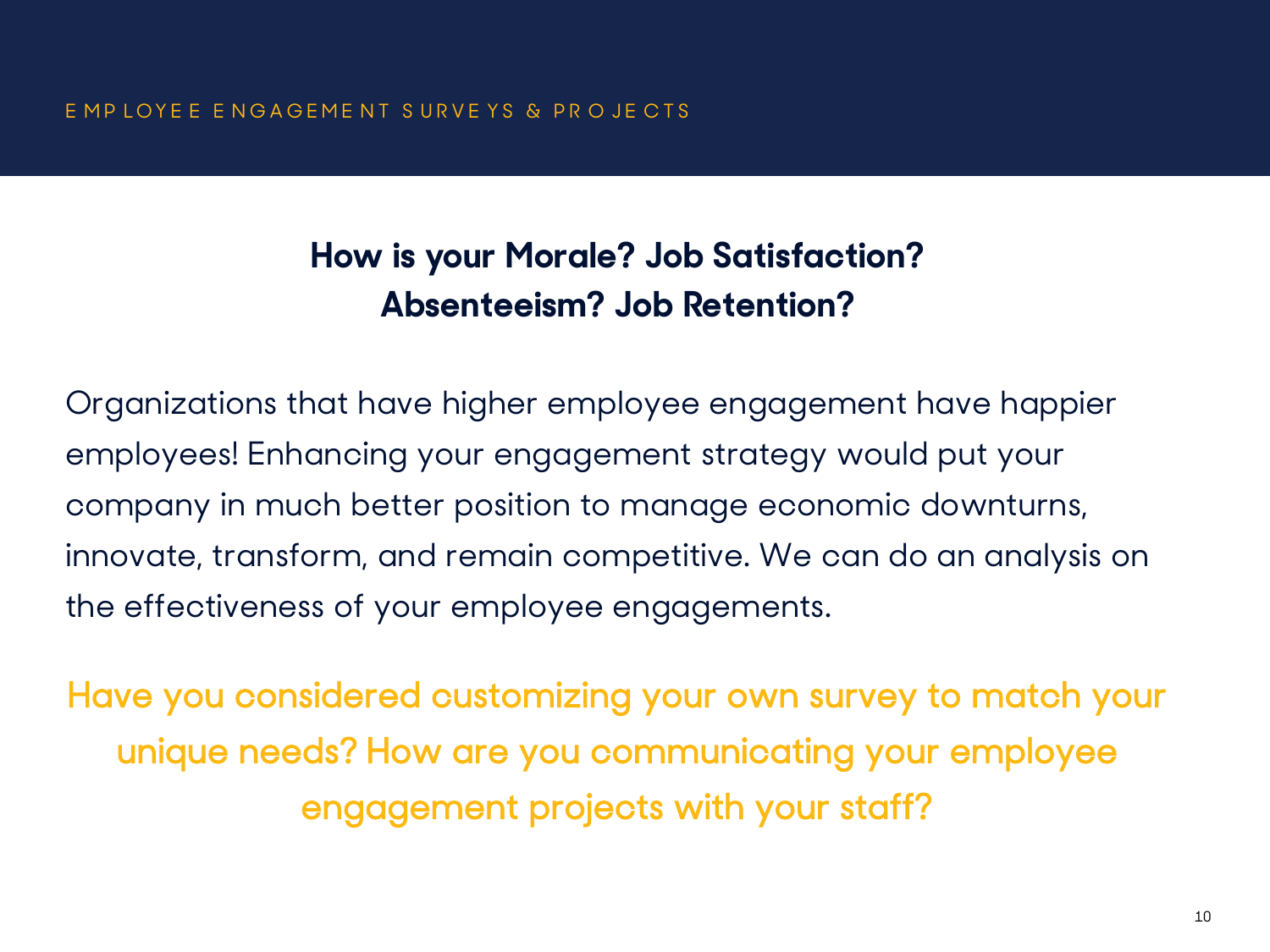If people are encouraged, given professionally delivered feedback, and the appropriate resources (mentoring, career mapping, training (that includes skill gap analysis), management tracks, etc., the probability that they will excel will increase significantly. A sustainable strategy must go beyond things like products and services to include people. It can only be accomplished within a more holistic organizational transformation. In essence, it would be part of an evolution of talent strategy.

#### **People (Talent) Management**

Workforce Management (WFM), Branding, Talent acquisition (TA), Onboarding, Compensation and Benefits, Employee Engagement, Wellness Programs, People Crisis Management, Retention Management, Succession Management

#### **People (Talent) Development**

Learning & Development (L&D), Management & Leadership Programs, Performance Management, Succession Management, Mentoring, Coaching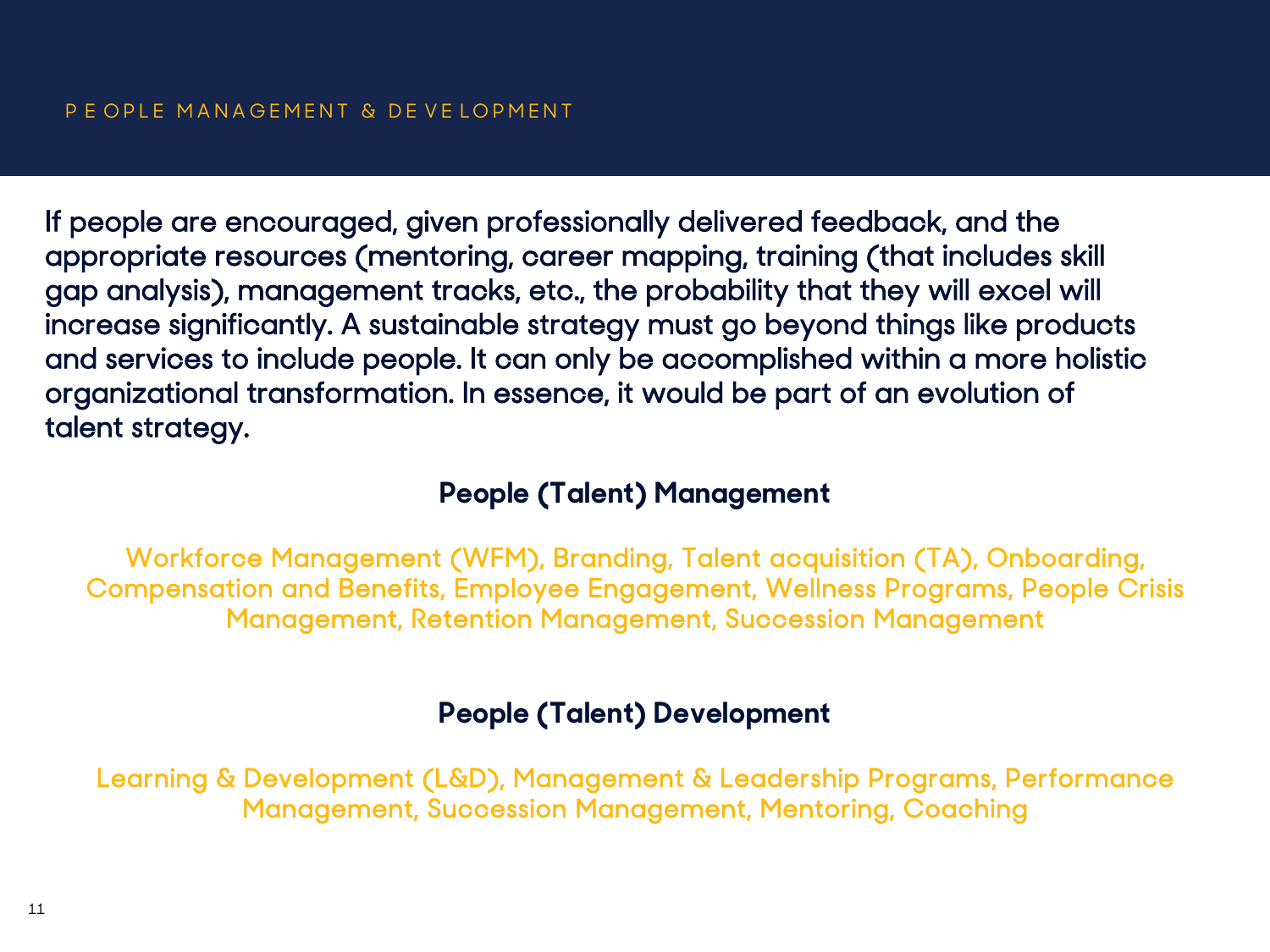## **Is your current workload and schedule sustainable?**

*Work Burnout* is one of the biggest problems facing most organizations around the globe. It leads to emotional and medical problems and has a huge financial and negative impact for the individual and the organization as a whole. Preventing work burnout should be a top priority at your organization!

PSP will assess your current health programs and create a new organizational health strategy. We provide individual assessments, health coaching, and group seminars. Download the Work Burnout Screener on our website for free.

Organizations that promote and support healthier lifestyles for their employees have happier staff that are more productive and less absent from work. This cannot be achieved by simply sending out memos and newsletters or the occasional health fair at work. Healthier habits and lifestyles require a commitment within the organizational culture!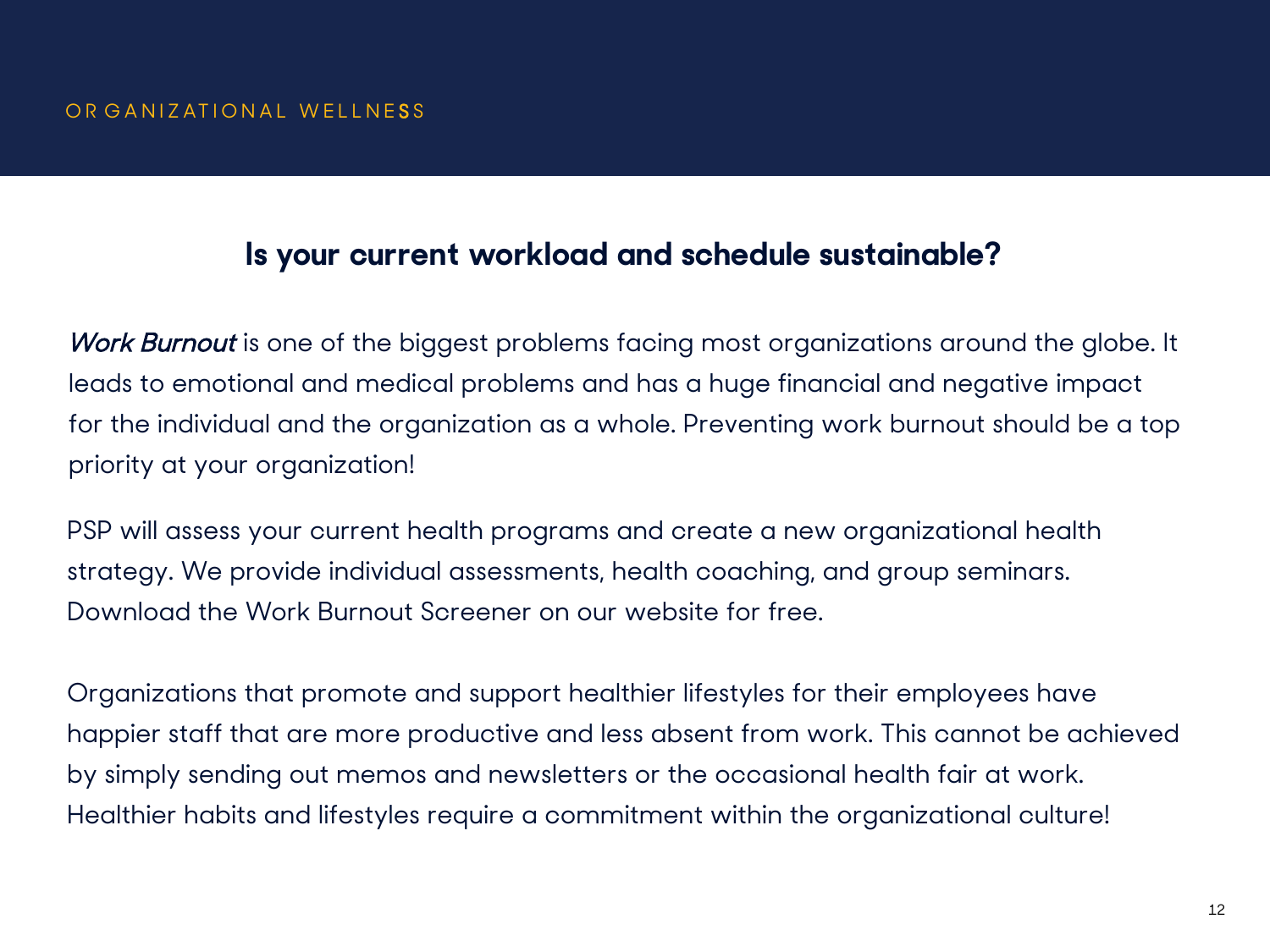**People Strategy Partners, LLC provides specialized assessments and coaching in-person or virtually for your people during a crisis.** 

A crisis can have devastating effects on people's mental and physical health. Distress, the negative form and the opposite of eustress, is a continuous experience of feeling overwhelmed, oppressed, and behind in our responsibilities. Acute distress can cause various problems like a lowered immune system, sleeping problems, anxiety, headaches, muscle aches, gastro-intestinal problems (stomach ache, heartburn, etc.), fatigue, and shortterm memory loss. We will provide your people with the support and guidance during a crisis.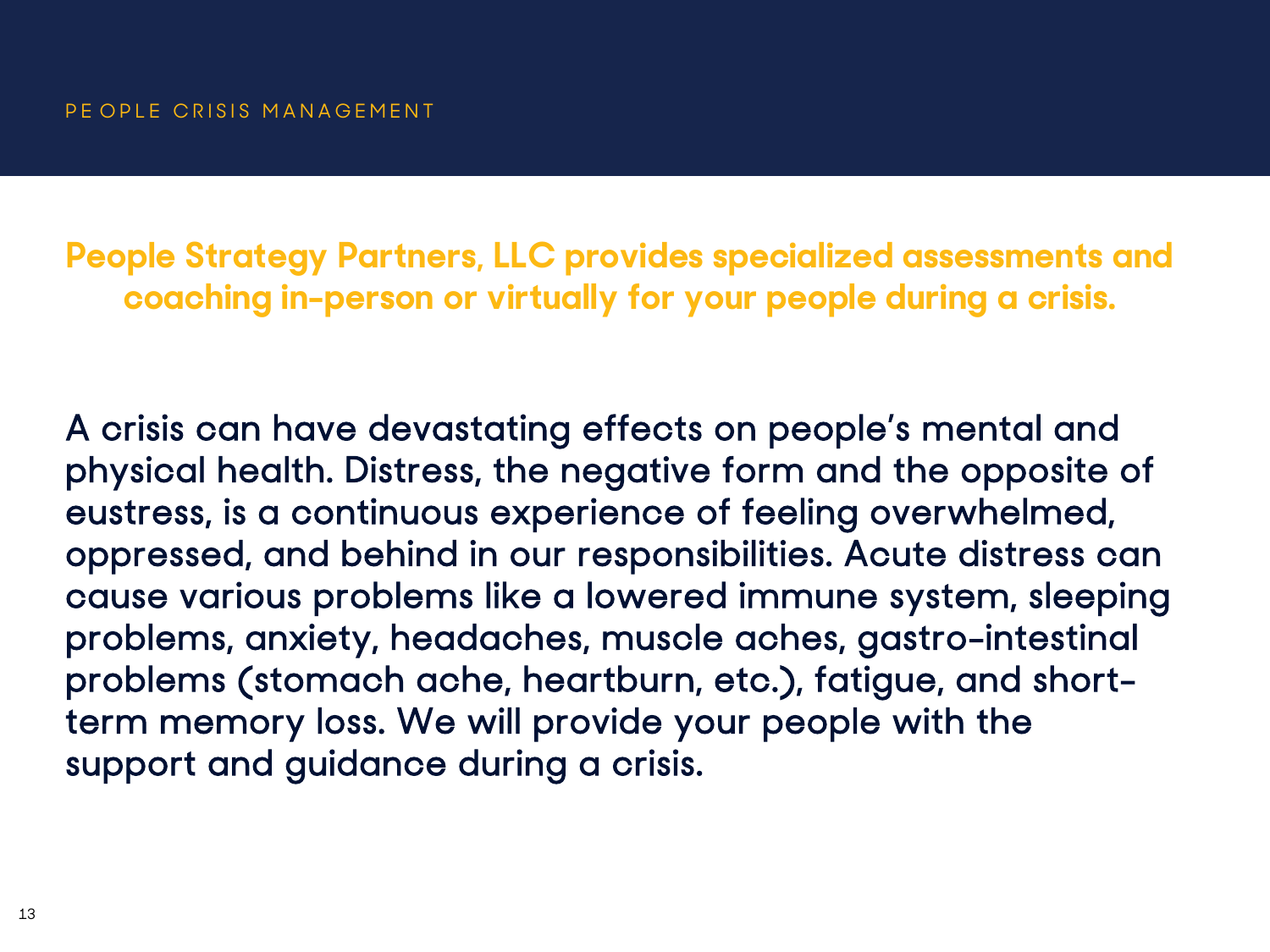Diversity in itself may be evident in differences in gender, race, physical appearance, physical abilities, ethnic group, thought process, age, generation group, personality, style, sexual orientation, social-economic status, religion, education, perspective, procedures, etc. These issues are not limited to corporations as we experience them in our daily lives outside of work. As such, how we see each other and ourselves is just as important. The benefits are quite expansive and worth the investment. **Indeed, some research has shown that there is often a direct positive impact on profitability when organizations increase the number of women in their leadership roles. The same thing happens when there is a better mix of racial/ ethnic diversity.** The research also suggests that an increase in D&I can impact far more. I've seen extremely positive results from D&I programs across different organizations in a variety of industries.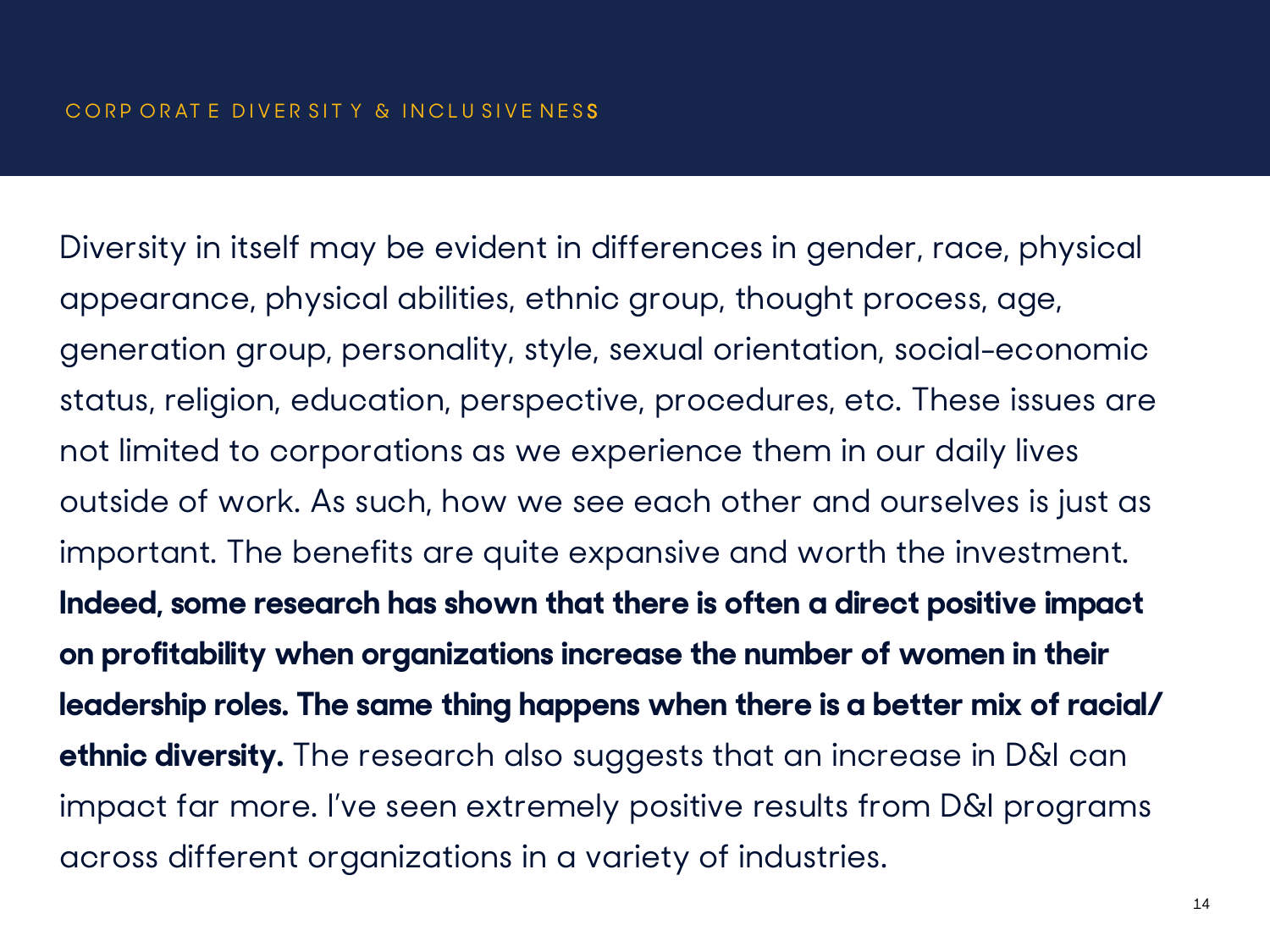**Employees who are comfortable being themselves at work will be more focused, less stressed, and happier.**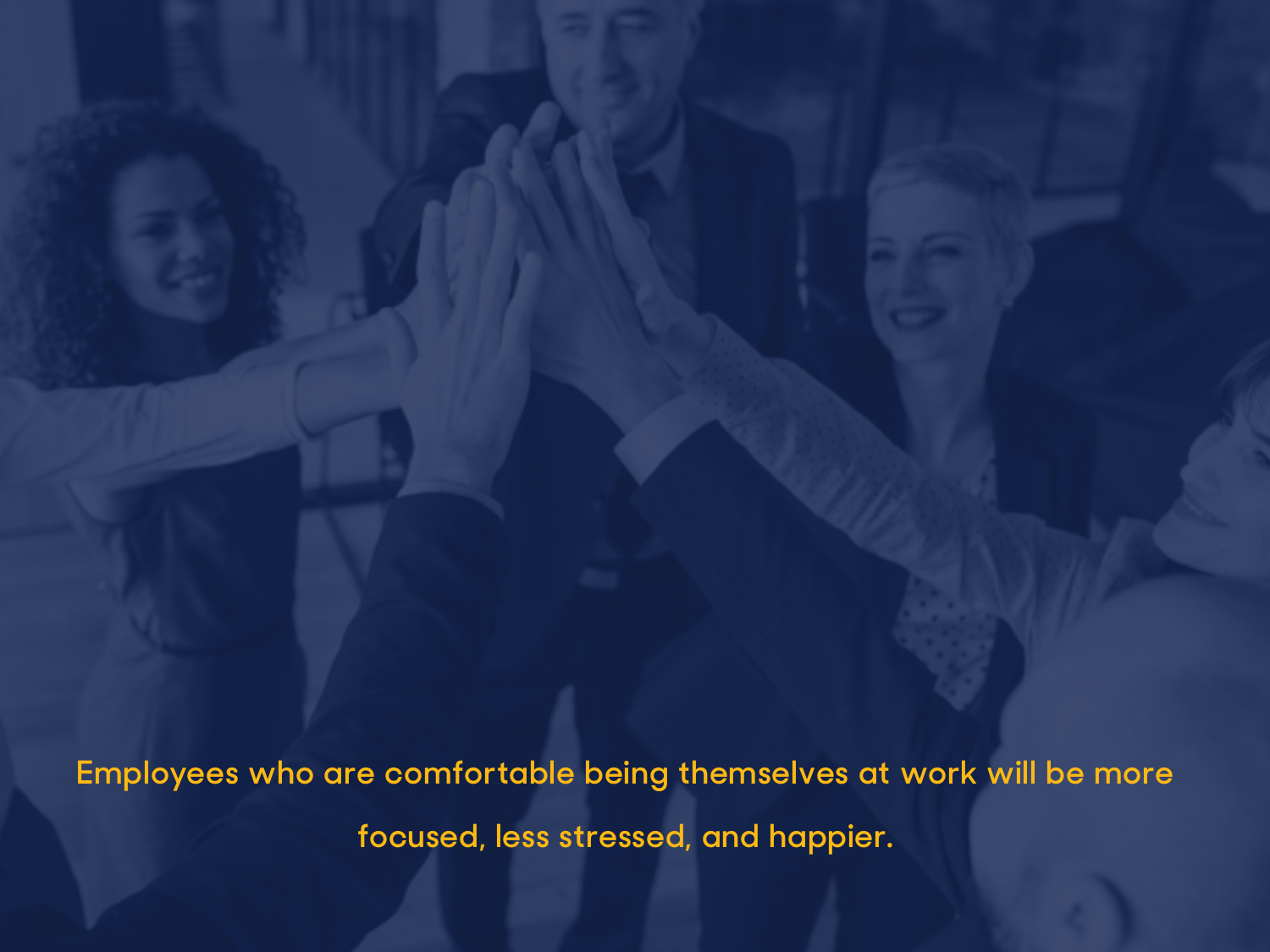Employees who feel they need to cover up or hide who they are will use a significant amount of brainpower in those efforts to conceal themselves. For example, people sometimes feel like they need to be a copy of their peers. Comparatively, employees who are comfortable being themselves at work will be happier. They are also certainly more focused, productive, and less stressed. As a result, they are able to handle changes much easier than others, which is a significant benefit. Companies that have invested in D&I, onboarding, training and mentoring have been more successful at attracting a wider pool of employees. A diverse workforce is more productive and creative. Likewise, a diverse work environment is likely to increase retention rates and a more positive employee engagement. **Business leaders who engage in forward-thinking towards an infusion of diversity in the workplace will see their organization grow stronger & more sustainable in the future.** <sup>16</sup>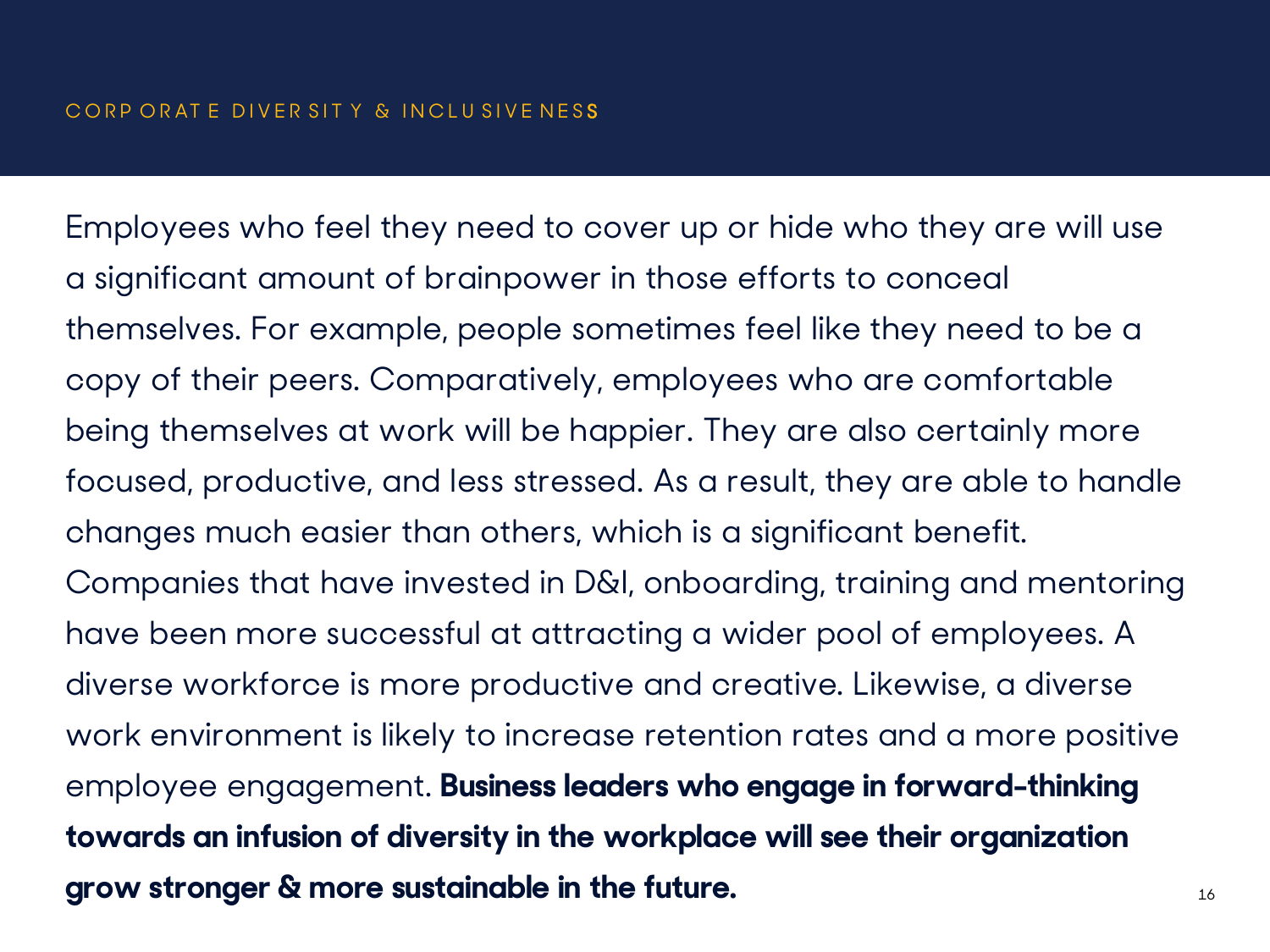**The six steps below were designed to help organizations with their D&I. These tips are not exclusive of one other. Hence, success depends on utilizing one area in coordination with all the others. Besides, keep in mind that a linear path is not always the quickest means to achieve a goal.**

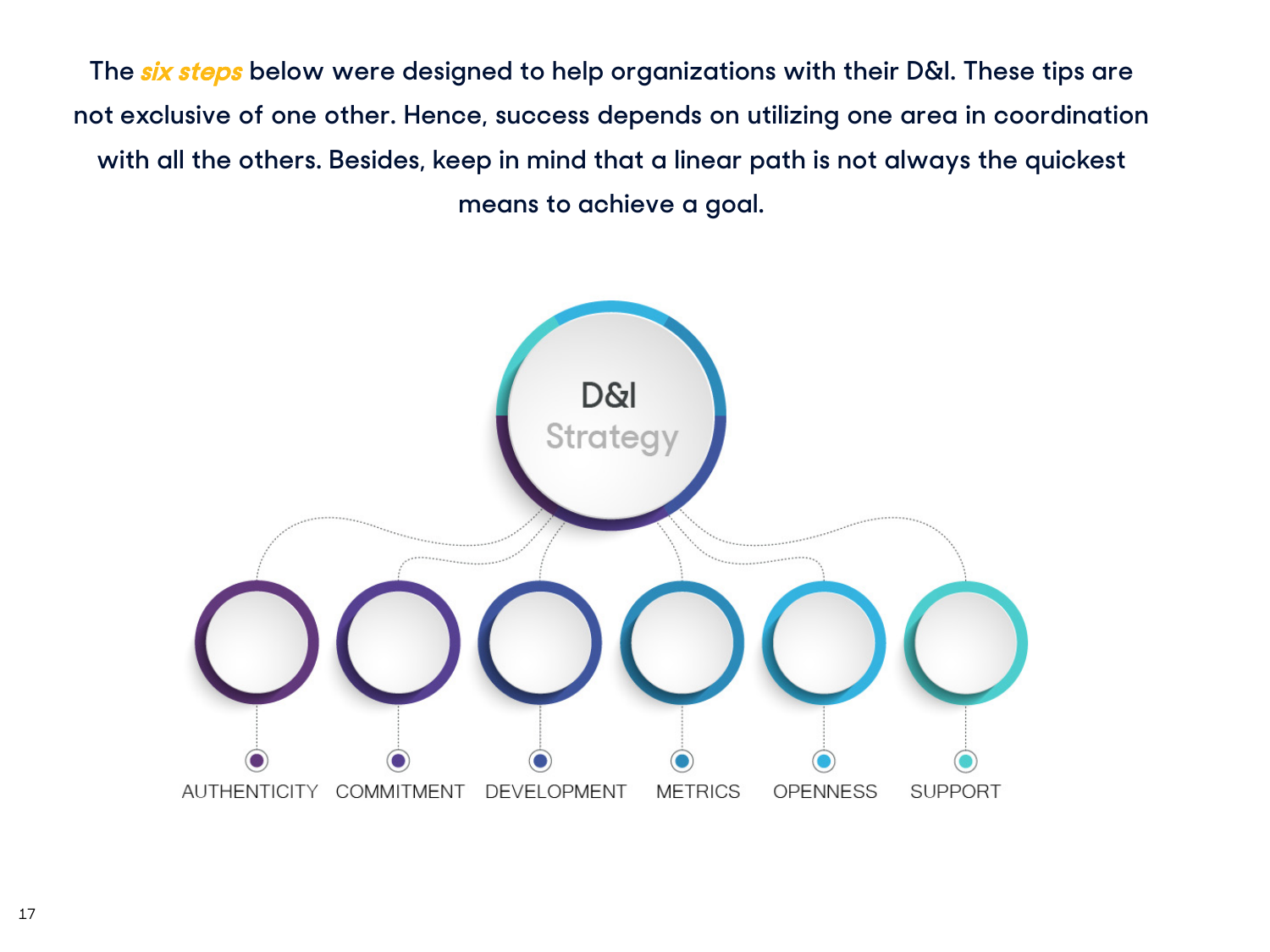

## **Dr. Chez F. Cristiano**

#### GLOBAL VP OF OR GANIZATIONAL DEVELOPMENT & HR - EMEA & THE AMERICAS

Dr. Chez Cristiano is the Global VP of Organizational Development and HR, EMEA & The Americas at People Strategy Partners, LLC. He has 13 years of expertise in spearheading international projects in Organizational Development (OD), Talent Management (TM), and Change/Transformation Management since the company's founding in 2007. Dr. Cristiano is a US and EU Citizen. He has a BA, MA, and doctorate in psychology and has studied human and organizational behavior. He has lived and worked in Asia, Europe, and the US.

Dr. Cristiano is passionate about people & organizational development and transformation. He believes that Organizational Development (like psychology) is a mix of science and creativity. His understanding of human and organizational psychology, assessments, and analysis has been a key factor in his ability to help people and organizations to thrive and be more successful. Dr. Cristiano believes that performing cost benefit analyses to determine ROI of projects is essential to good project management. He has designed transformation models, talent acquisition screening tools, Work Burnout Screener, GoldenTree Employee Engagement Survey (multiple languages), and an Assessment & Development Center.

He is a savvy strategist in assessing for strengths & areas for improvement and formulating comprehensive plans. He is able to optimize global team collaboration, efficiency, and productivity. Dr. Cristiano has managed the global team delivery of international projects on a strategic, tactical, and operational level. He has worked for a variety of organizations in different industries around the world; thus, bringing a diversity of knowledge and perspectives to each project. He is always open to assimilating new information & skills and helping to mentor others.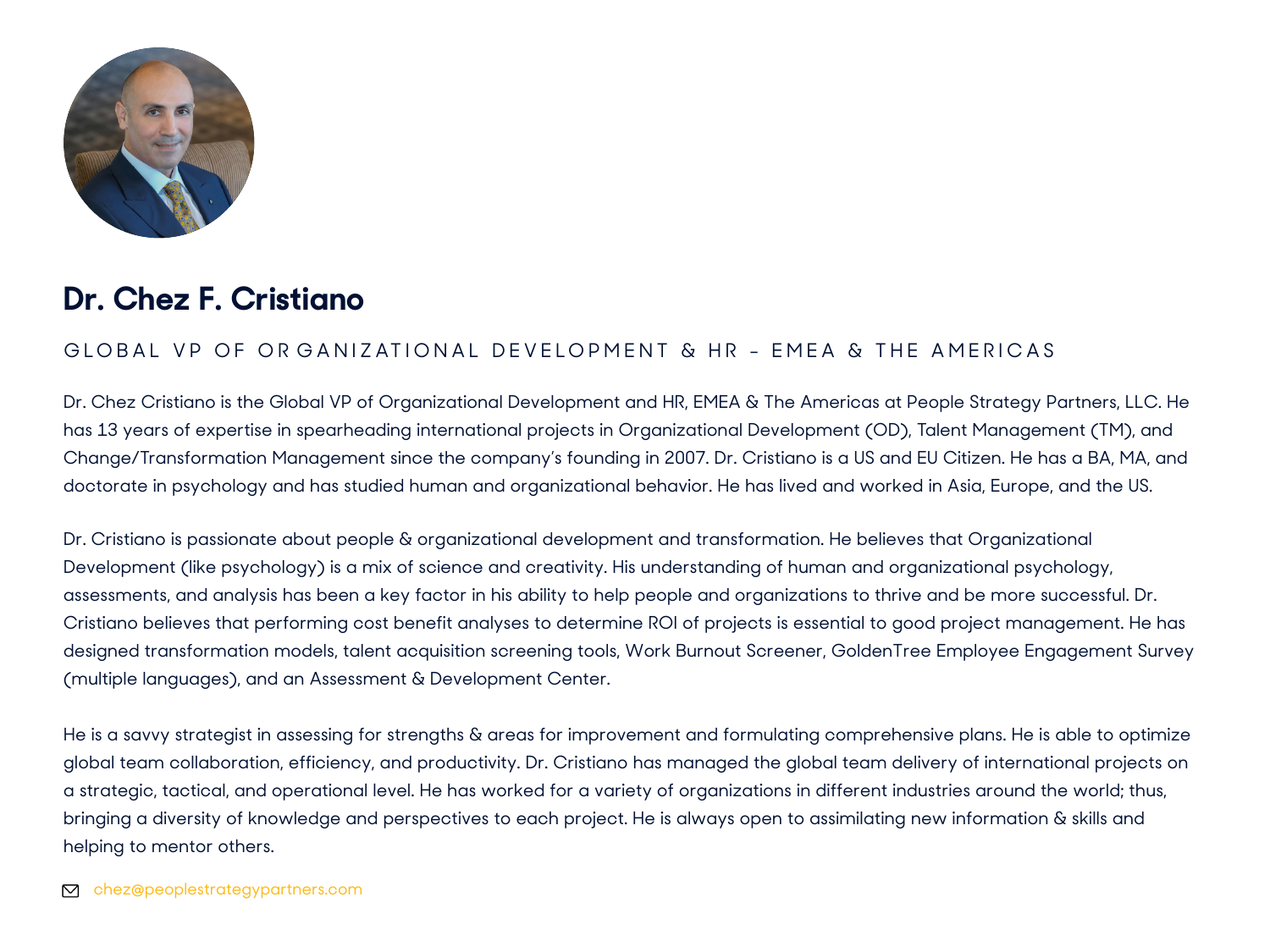

## **Dr. Wayne McClellan**

ADVISOR

Dr. Wayne McClellan is an Advisor for People Strategy Partners, LLC. He spent 23+ years as an HR Executive before deciding to return to graduate school to earn a Master's and Doctorate in Psychology. He previously earned a Master's in Counseling and one in Communications and Marketing. Dr. McClellan has been a key participant for 50+ mergers and acquisitions. He led the HR integration of 2 regional health care systems with combined revenues of \$1.2 billion and 15,000 employees with 25 locations in the US. He has worked with coaching expats around the world. He was the first US Executive to work with the Vietrade Office in Manhattan, NY for international trade and business development. He held various HR Corporate Management and Consultant positions while working in telecommunications, resort/hotel, real estate development, consumer products, pharmaceuticals, healthcare, and chemical industries. His extensive experience in the corporate world has been integral in creating plans for business development and strategy.

wayne@peoplestrategypartners.com